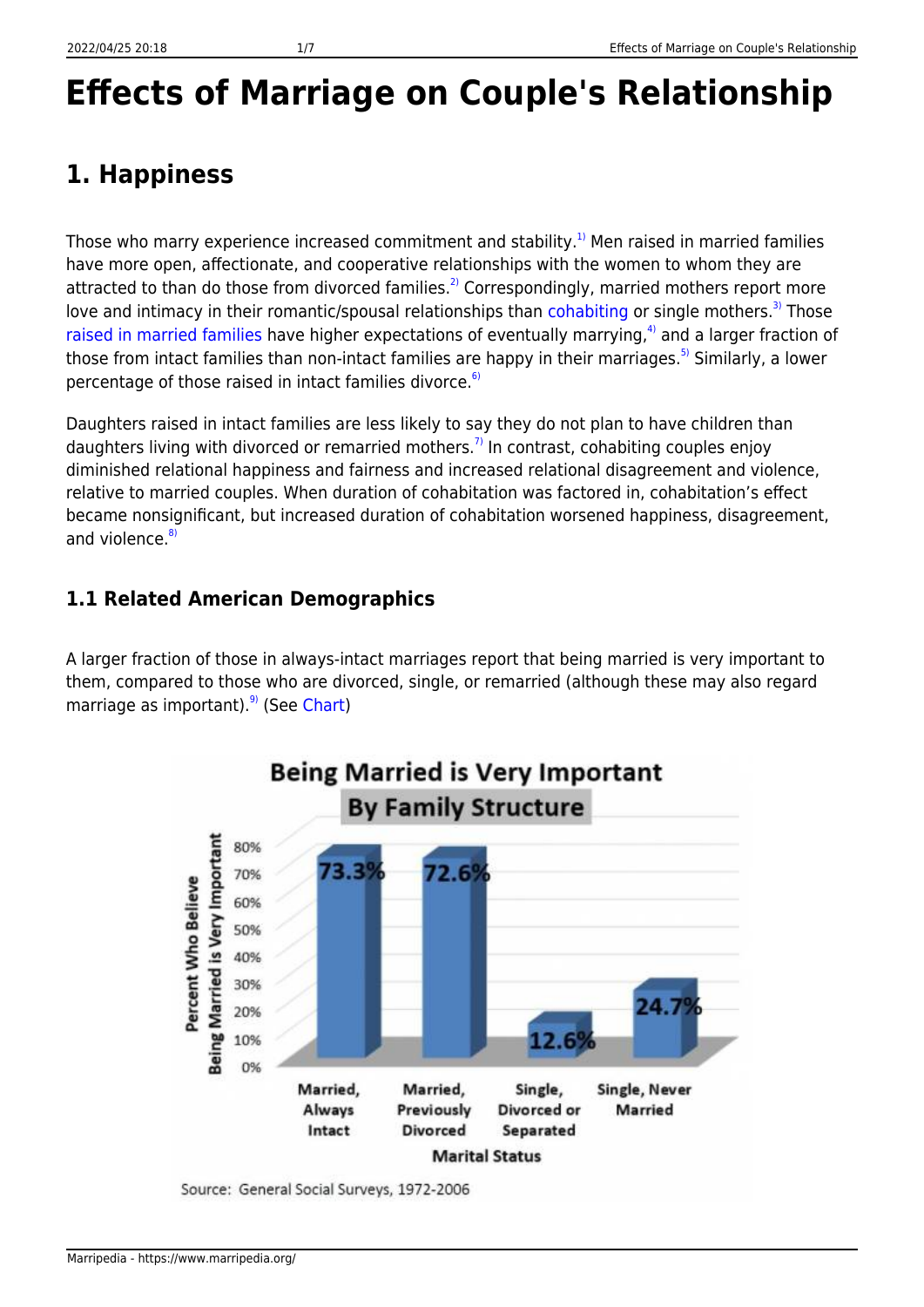The 2002 cycle of the National Survey of Family Growth showed that among adults aged 38 to 44, staying in one's first and only marriage is most common among those raised in an intact married family.[10\)](#page--1-0) (See [Chart](http://marri.us/wp-content/uploads/MA-135.pdf) Below)



Source: National Survey of Family Growth, 2002

### **2. Sexual Experience**

Studies show that married men and women report the most sexual pleasure and fulfillment.<sup>[11\)](#page--1-0)</sup> Married men and women report having more enjoyable sexual intercourse more often,<sup>[12\)](#page--1-0)</sup> and married couples find their sexual relationship more satisfying than cohabiters do. $^{13)}$  $^{13)}$  $^{13)}$ 

#### **2.1 Related American Demographics**

The National Health and Social Life Survey shows that those in always-intact marriages were most likely (91.3 percent) to report feeling thrilled and excited during intercourse with their current sexual partner, followed by those who were divorced and remarried (88.9 percent), those who were always single (82.7 percent), and those who were divorced or separated (81.8 percent).  $^{14}$  (See [Chart](http://marri.us/wp-content/uploads/MA-116.pdf) Below)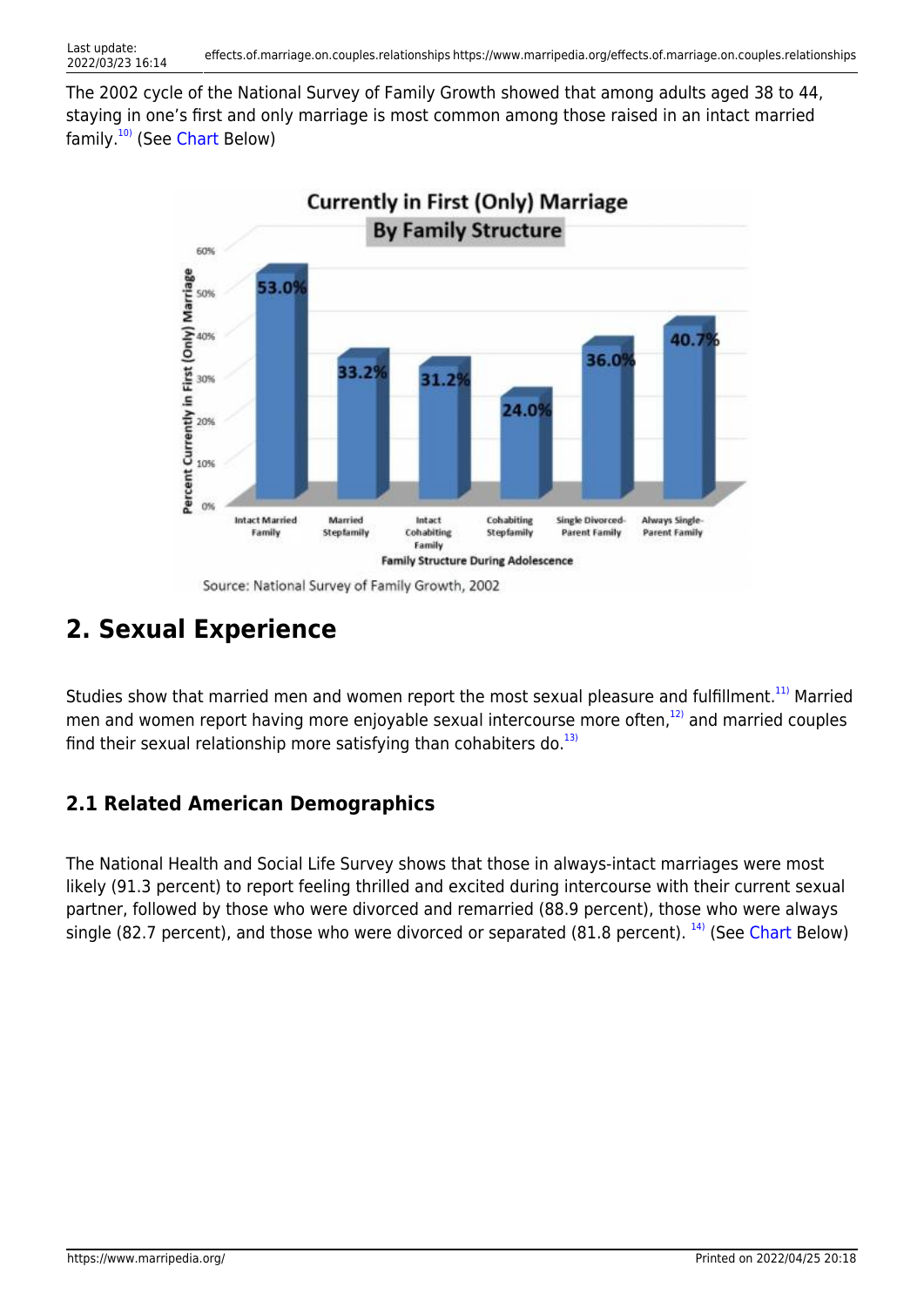

Source: National Health and Social Life Survey, 1992

A larger fraction of individuals in intact marriages than always-single, divorced or separated, or divorced and remarried persons report "very, extremely" enjoying intercourse with their current sexual partner.<sup>[15\)](#page--1-0)</sup> Likewise, a larger fraction of individuals in intact marriages than always-single, divorced or separated, or divorced and remarried persons report feeling satisfied,  $^{16}$  (See [Chart](http://downloads.frc.org/EF/EF13I38.pdf) Below) loved,<sup>[17\)](#page--1-0)</sup> "taken care of,"<sup>[18\)](#page--1-0)</sup> and thrilled or excited<sup>[19\)](#page--1-0)</sup> during intercourse with their current sexual partner. Those in always-intact marriages were most likely to report feeling wanted and needed during intercourse (92 percent).<sup>20</sup> These feelings are less prevalent in non-intact family structures and among singles.



## **Feels Satisfied During Sexual Intercourse**

Source: National Health and Social Life Survey, 1992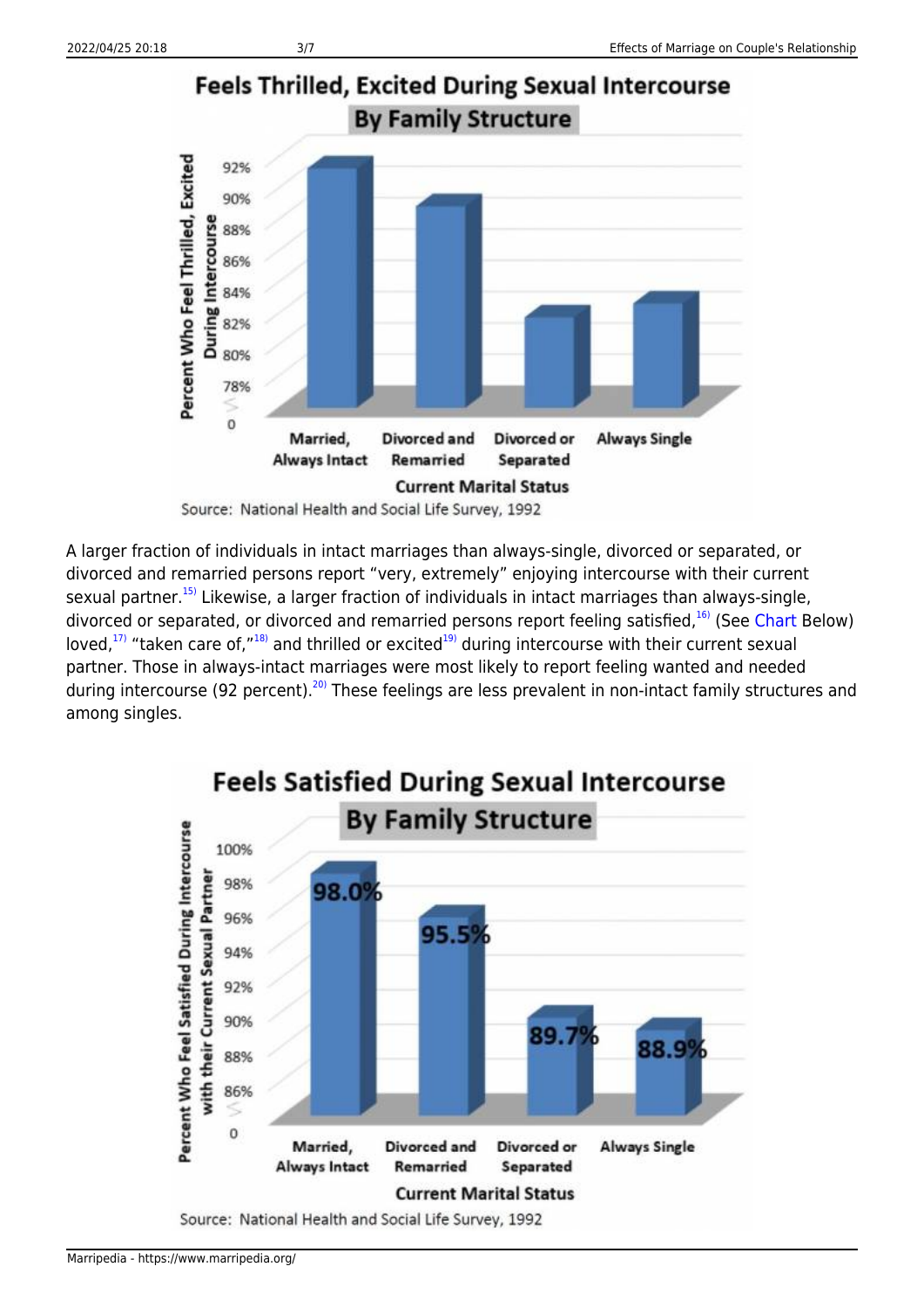[Correspondingly, a smaller fraction of individuals in intact marriages than always-single, divorced or](http://marri.us/wp-content/uploads/MA-118.pdf) [separated, or divorced and remarried persons report feeling](http://marri.us/wp-content/uploads/MA-118.pdf) [guilty,](http://marri.us/get.cfm?i=MA12H04)<sup>[21\)](#page--1-0)</sup> [sad](http://marri.us/wp-content/uploads/MA-126.pdf),<sup>[22\)](#page--1-0)</sup> or scared or afraid<sup>[23\)](#page--1-0)</sup> (See [Chart](http://marri.us/wp-content/uploads/MA-118.pdf) Below) during intercourse with their current sexual partner. Those in always-intact marriages were the least likely to feel anxious or worried during intercourse with their current sexual partner (6.8 percent). Feeling anxious or worried during intercourse is more prevalent among those in nonintact structures and among singles: 12.1 percent of those who were divorced and remarried, 20.6 percent of those who were divorced or separated, 25.9 percent of those who were always single feel anxious or worried during intercourse with their current sexual partner.  $24$ 



# **Feels Scared, Afraid During Sexual Intercourse**

Source: National Health and Social Life Survey, 1992

[1\)](#page--1-0)

Daniel Lees, "The Psychological Benefits of Marriage," Research Note (2007): 1-4. Available at http://www.maxim.org.nz/file/pdf/psychological benefits of marriage.pdf. Accessed 27 July 2011. [2\)](#page--1-0)

Silvio Silvestri, "Marital Instability in Men From Intact and Divorced Families: Interpersonal Behavior, Cognitions and Intimacy," Journal of Divorce and Remarriage 18, (1992): 79-108.

G.K. Rhoades, et al. "Parents' Marital Status, Conflict, and Role Modeling: Links with Adult Romantic Relationship Quality," Journal of Divorce & Remarriage 53, no. 5 (2012): 358. [3\)](#page--1-0)

S.R. Aronson and A.C. Huston, "The Mother-Infant Relationship in Single, Cohabiting, and Married Families: A Case for Marriage?" Journal of Family Psychology 18, no. 1 (2004): 5-18. As cited by The Heritage Foundation: Family Facts. Available at

<http://www.familyfacts.org/search?q=huston%20and%20aronson&type=findings&page=1>. Accessed 1 September 2011. [4\)](#page--1-0)

Wendy D. Manning, "The Changing Institution of Marriage: Adolescents' Expectation to Cohabit and to Marry," Journal of Marriage and Family 69, no. 3 (2007): 559-575. As cited by The Heritage Foundation: Family Facts. Available at

[http://www.familyfacts.org/briefs/22/navigating-the-winding-road-how-family-and-religion-influence-te](http://www.familyfacts.org/briefs/22/navigating-the-winding-road-how-family-and-religion-influence-teen-and-young-adult-outcomes) [en-and-young-adult-outcomes](http://www.familyfacts.org/briefs/22/navigating-the-winding-road-how-family-and-religion-influence-teen-and-young-adult-outcomes). Accessed 20 July 2011 [5\)](#page--1-0)

Patrick F. Fagan and Althea Nagai, "Intergenerational Links to Marital Happiness: Family Structure."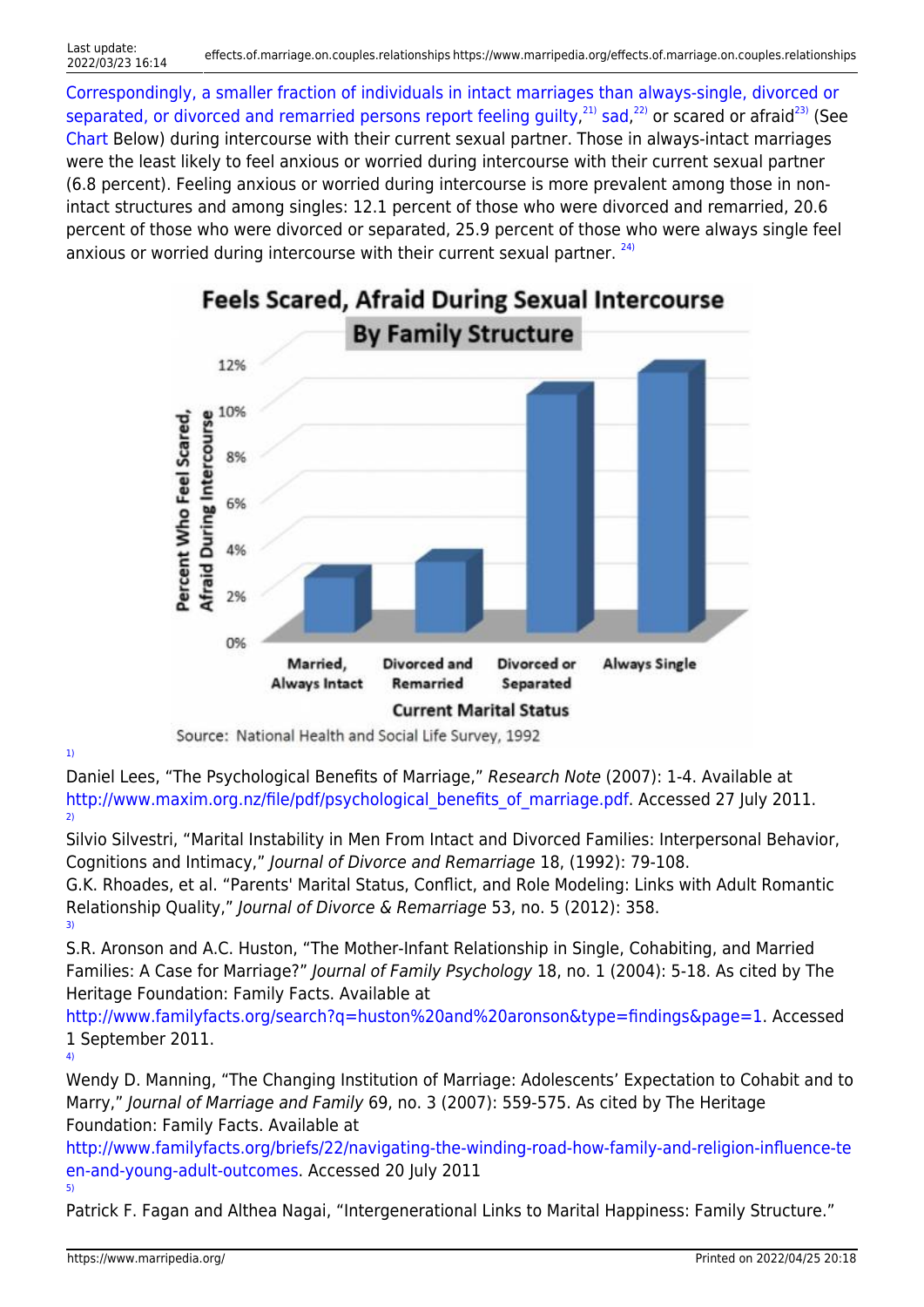[7\)](#page--1-0)

Available at [http://marri.us/wp-content/uploads/MA-31-33-159.pdf.](http://marri.us/wp-content/uploads/MA-31-33-159.pdf) Accessed 1 September 2011 [6\)](#page--1-0)

Patrick F. Fagan and Althea Nagai, "Divorce or Separation: Family Structure in Adolescence." Available at [http://marri.us/wp-content/uploads/MA-61-63-169.pdf.](http://marri.us/wp-content/uploads/MA-61-63-169.pdf) Accessed 22 September 2011. Jay D. Teachman, "Childhood Living Arrangements and the Intergenerational Transmission of Divorce," Journal of Marriage and Family 64, (2002): 717-729. As cited by The Heritage Foundation: Family Facts. Available at

[http://www.familyfacts.org/briefs/39/family-environment-and-childrens-prospects-for-marriage.](http://www.familyfacts.org/briefs/39/family-environment-and-childrens-prospects-for-marriage) Accessed 20 July 2011.

Bonnie Barber, Jacquelynne S. Eccles, Lisa J. Colarossi, and Michael F. Schrecker, "The Impact of Family Structure on Gender-Role Attitudes of Adolescents and Their Mothers," University of Michigan Paper 1989, funded by Grant HD17296 from National Institute of Child Health and Human Development (paper presented at biennial meeting of Society for Research in Child Development, Kansas City, Missouri, April 1989): 6. Available at

<http://www.rcgd.isr.umich.edu/garp/articles/eccles89.pdf>. Accessed 5 December 2011. [8\)](#page--1-0)

Susan Brown and Alan Booth, "Cohabitation versus Marriage: A Comparison of Relationship Quality," Journal of Marriage and the Family 58, no. 3 (1996): 674.

Larry Bumpass, James Sweet, and Andrew Cherlin, "The Role of Cohabitation in Declining Rates of Marriage," Journal of Marriage and the Family 53, no. 4 (1991): 923.

Scott Stanley, Sarah Whitton, and Howard Markham, "Maybe I Do: Interpersonal Commitment and Premarital or Nonmarital Cohabitation," Journal of Family Issues 25, no. 4 (2004): 507-508. [9\)](#page--1-0)

This chart draws on data collected by the General Social Survey, 1972-2006. From 1972 to 1993, the sample size averaged 1,500 each year. No GSS was conducted in 1979, 1981, or 1992. Since 1994, the GSS has been conducted only in even-numbered years and uses two samples per GSS that total approximately 3,000. In 2006, a third sample was added for a total sample size of 4,510.

Patrick F. Fagan and Althea Nagai, "'The Personal Importance of Being Married' by Marital Status." Available at [http://marri.us/wp-content/uploads/MA-82-84-176.pdf.](http://marri.us/wp-content/uploads/MA-82-84-176.pdf) Accessed 1 September 2011. [10\)](#page--1-0)

This age band was selected because tracking family structure is difficult, but the arrangement of the family is more settled [in aggregate, on a national level] around ages 38 to 44

Patrick F. Fagan and Paul Sullins, "'Currently in First (Only) Marriage' by Structure of Family of Origin and religious Upbringing," Mapping America Project. Available at

<http://marri.us/wp-content/uploads/MA-135.pdf> [11\)](#page--1-0)

Robert T. Michael, et al., Sex in America: A Definitive Survey (Boston: Little, Brown, and Company, 1994), 124-129

Edward O. Laumann, et al., The Social Organization of Sexuality: Sexual Practices in the United States (Chicago: University of Chicago Press, 1994), 364, table 10.5

Andrew Greeley, Faithful Attraction: Discovering Intimacy, Love and Fidelity in American Marriage (New York: Tom Doherty Association, 1991), chapter 6. As cited in G.T. Stanton, "Why Marriage Matters." Available at

<http://www.ampartnership.org/resourcecenter/news/89-why-marriage-matters.html>. Accessed 27 July 2011.

D.M. Busby, J.S. Carroll, and B.J. Willoughby, "Compatibility or Restraint? The Effects of Sexual Timing on Marriage Relationships," Journal of Family Psychology 24, no. 6 (2010): 766, 772. [12\)](#page--1-0)

Linda J. Waite and Maggie Gallagher, The Case for Marriage: Why Married People are Happier, Healthier, and Better off Financially(New York: Broadway Books, 2000). As cited by Richard Niolon. [13\)](#page--1-0)

Danny G. Blanchflower and Andrew J. Oswald, "Money, Sex and Happiness: An Empirical Study,"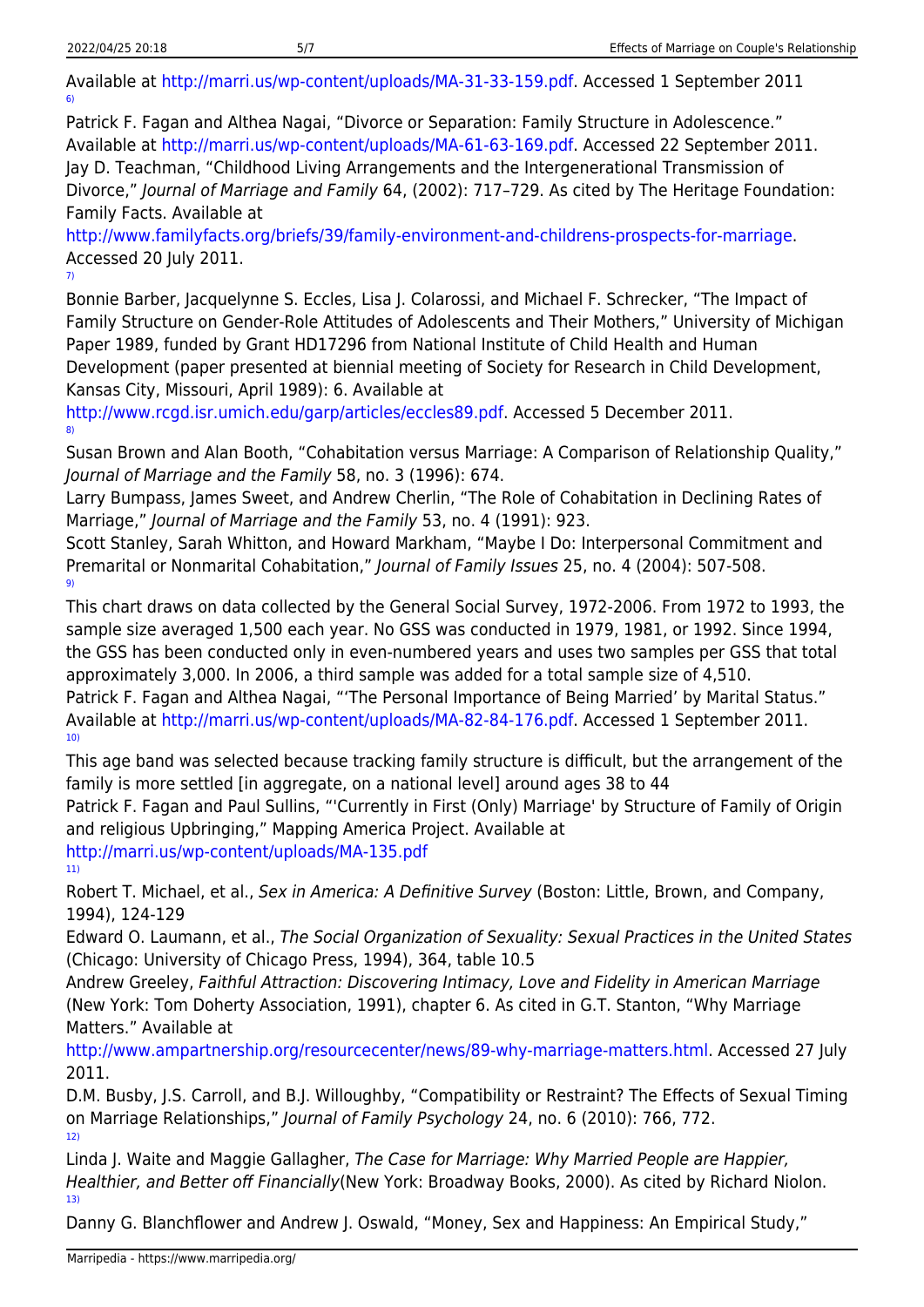Scandinavian Journal of Economics 106, no. 3 (2006). As cited in D. Lees, "The Psychological Benefits of Marriage," Research Note (2007): 1-4. Available at

[http://www.maxim.org.nz/files/pdf/psychological\\_benefits\\_of\\_marriage.pdf](http://www.maxim.org.nz/files/pdf/psychological_benefits_of_marriage.pdf). Accessed 27 July 2011. [14\)](#page--1-0)

Patrick F. Fagan and Althea Nagai, "Feels Thrilled, Excited During Intercourse with Current Sexual Partner," Mapping America Project. Available at<http://marri.us/wp-content/uploads/MA-116.pdf> [15\)](#page--1-0)

Patrick F. Fagan and Althea Nagai, "Degree to Which Respondent Enjoys Intercourse with Current Sexual Partner by Current Religious Attendance and Marital Status." Available at [http://marri.us/wp-content/uploads/MA-124.pdf.](http://marri.us/wp-content/uploads/MA-124.pdf) Accessed 19 December 2013. [16\)](#page--1-0)

Patrick F. Fagan and Althea Nagai, "'Feels Satisfied During Intercourse with Current Sexual Partner' by Current Religious Attendance and Marital Status," Mapping America Project. Available at [http://marri.us/wp-content/uploads/MA-127.pdf.](http://marri.us/wp-content/uploads/MA-127.pdf) Accessed 19 December 2013. [17\)](#page--1-0)

Patrick F. Fagan and Althea Nagai, "'Feels Loved During Intercourse with Current Sexual Partner' by Current Religious Attendance and Marital Status," Mapping America Project. Available at [http://marri.us/wp-content/uploads/MA-125.pdf.](http://marri.us/wp-content/uploads/MA-125.pdf) Accessed 19 December 2013. [18\)](#page--1-0)

Patrick F. Fagan and Althea Nagai, "'Feels "Taken Care of" During Intercourse with Current Sexual Partner' by Current Religious Attendance and Marital Status," Mapping America Project. Available at [http://marri.us/wp-content/uploads/MA-119.pdf.](http://marri.us/wp-content/uploads/MA-119.pdf) Accessed 19 December 2013. [19\)](#page--1-0)

Patrick F. Fagan and Althea Nagai, "'Feels Thrilled, Excited During Intercourse with Current Sexual Partner' by Current Religious Attendance and Marital Status," Mapping America Project. Available at [http://marri.us/wp-content/uploads/MA-116.pdf.](http://marri.us/wp-content/uploads/MA-116.pdf) Accessed 19 December 2013. [20\)](#page--1-0)

Patrick F. Fagan and Althea Nagai, ""Feels Wanted, Needed During Intercourse" with Current Sexual Partner by Marital Status and Religious Attendance," Mapping America Project. Available at <http://marri.us/wp-content/uploads/MA-128.pdf> [21\)](#page--1-0)

Patrick F. Fagan and Althea Nagai, "'Feels Guilty During Intercourse with Current Sexual Partner' by Current Religious Attendance and Marital Status," Mapping America Project. Available at [http://marri.us/wp-content/uploads/MA-117.pdf.](http://marri.us/wp-content/uploads/MA-117.pdf) Accessed 19 December 2013. [22\)](#page--1-0)

Patrick F. Fagan and Althea Nagai, "'Feels Sad During Intercourse with Current Sexual Partner' by Current Religious Attendance and Marital Status," Mapping America Project. Available at [http://marri.us/wp-content/uploads/MA-126.pdf.](http://marri.us/wp-content/uploads/MA-126.pdf) Accessed 19 December 2013.  $23)$ 

Patrick F. Fagan and Althea Nagai, "'Feels Scared, Afraid During Intercourse with Current Sexual Partner' by Current Religious Attendance and Marital Status," Mapping America Project. Available at [http://marri.us/wp-content/uploads/MA-118.pdf.](http://marri.us/wp-content/uploads/MA-118.pdf) Accessed 19 December 2013. [24\)](#page--1-0)

Patrick F. Fagan and Althea Nagai, "'Feels Anxious, Worried During Intercourse with Current Sexual Partner,'by Marital Status and Religious Attendance," Mapping America Project. Available at <http://marri.us/wp-content/uploads/MA-118.pdf>

This entry draws heavily from [164 Reasons to Marry.](http://marri.us/research/research-papers/164-reasons-to-marry/)